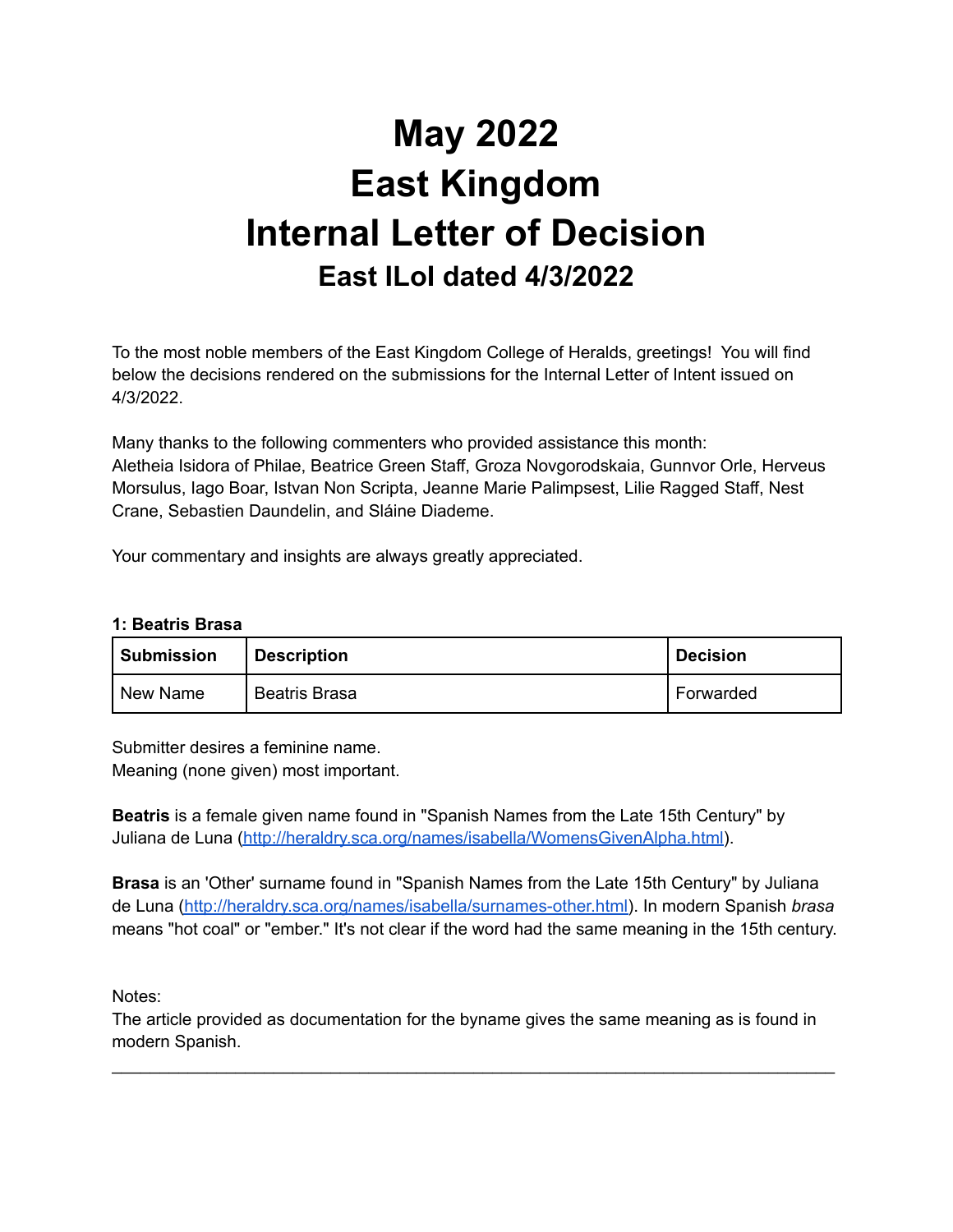# **2: Ezra di Bazzi**

| <b>Submission</b> | <b>Description</b> | <b>Decision</b> |
|-------------------|--------------------|-----------------|
| ' New Name        | Ezra di Bazzi      | l Forwarded     |

Sound (Ehz-ra dee Bah-zee) most important.

**Ezra** is a masculine name found in Italy, per "Names of Jews in Rome In the 1550's, Table of Names" compiled by Yehoshua ben Haim haYerushalmi ([https://www.s-gabriel.org/names/yehoshua/rome\\_names.html\)](https://www.s-gabriel.org/names/yehoshua/rome_names.html), where it appears mainly in patronymic bynames.

**Bazzi** appears to be a place name. **l'Abbatia di Bazzi** = "the abbot of Bazzi" is referenced at p. 65 of *Libro primo delle lettere dell'Antonio de Guevara* (

<https://books.google.com/books?id=qrXEKCh7MCcC>) published in 1575. Per Appendix A *di* + *place name* is a valid formation for a locative byname in southern Italy.

# Notes:

Commenters questioned whether "appears mainly in patronymic bynames" was sufficient documentation for the given name, but as the documentation provided indicates that "the most common form of a name in these documents was a given name with a patronymic joined by a 'di'", we feel that this documentation is perfectly adequate.

\_\_\_\_\_\_\_\_\_\_\_\_\_\_\_\_\_\_\_\_\_\_\_\_\_\_\_\_\_\_\_\_\_\_\_\_\_\_\_\_\_\_\_\_\_\_\_\_\_\_\_\_\_\_\_\_\_\_\_\_\_\_\_\_\_\_\_\_\_\_\_\_\_\_\_\_

# **3: Fernando de Rivera**

| <b>Submission</b> | <b>Description</b>                                                | <b>Decision</b> |
|-------------------|-------------------------------------------------------------------|-----------------|
| New Device        | Sable, a simurgh rising wings displayed and a point<br>pointed Or | Forwarded       |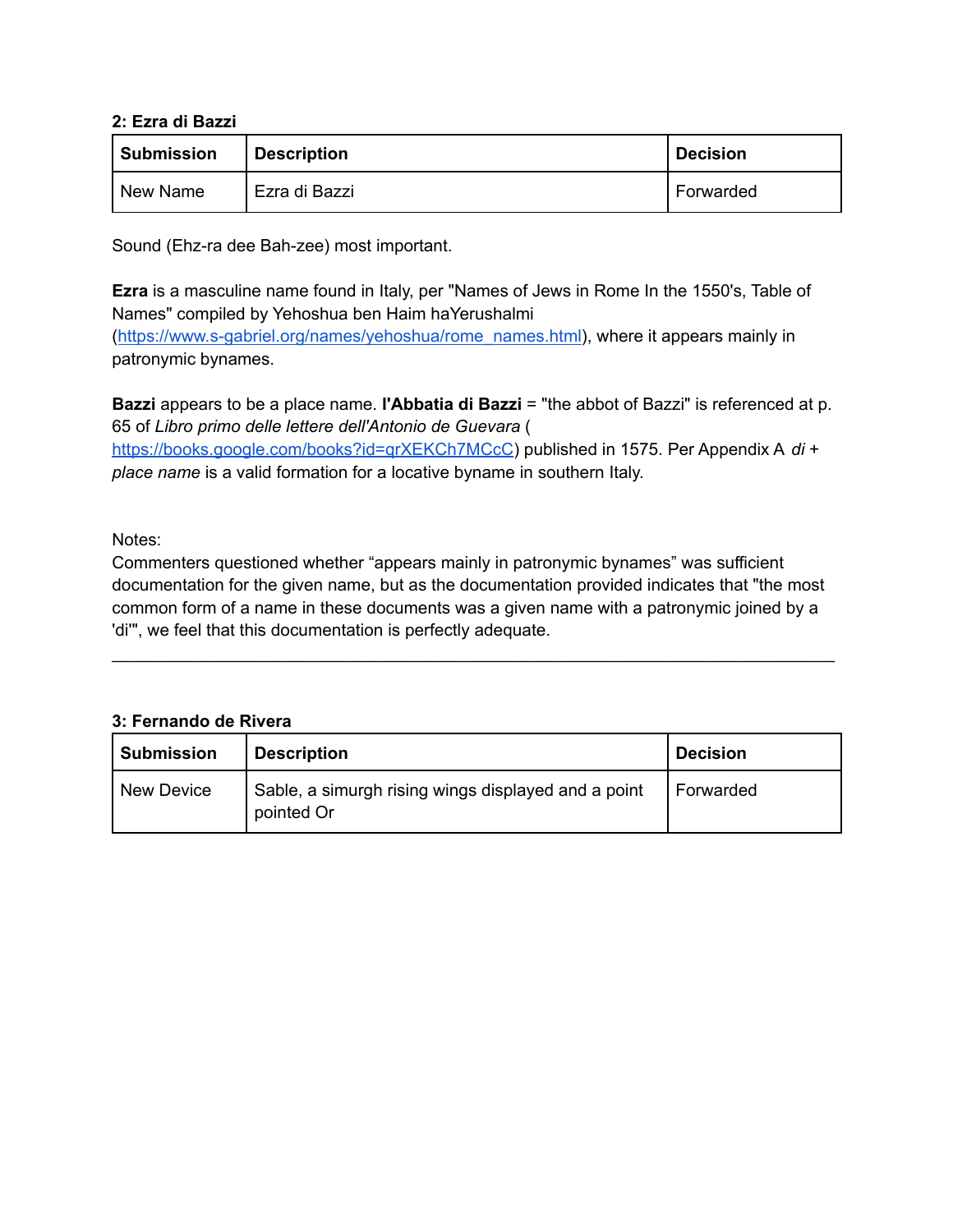

#### Notes:

The most recent ruling on the simurgh was that it carries a step from core practice (Rayyan al-Rashid, March 2019 via Atenveldt, <http://heraldry.sca.org/loar/2019/03/19-03lar.html#21>). However, as per the February 2021 Cover Letter

(<http://heraldry.sca.org/loar/2021/02/21-02cl.html#2>), "The use of attested depictions of fantastical plants and animals from outside of Europe will no longer be considered a step from core practice."

Commenters questioned whether this depiction of the simurgh with the tails crossing beneath it was sufficiently identifiable, referencing its similarity to the device of Periklēs ho Spartiatēs. However, given that Periklēs's device was registered in March 2008 via Trimaris with merely an artist's note "that the octopus's legs should not cross beneath each other," we believe that this is insufficiently egregious to return at Kingdom, and are therefore forwarding it for further consideration at Society level.

\_\_\_\_\_\_\_\_\_\_\_\_\_\_\_\_\_\_\_\_\_\_\_\_\_\_\_\_\_\_\_\_\_\_\_\_\_\_\_\_\_\_\_\_\_\_\_\_\_\_\_\_\_\_\_\_\_\_\_\_\_\_\_\_\_\_\_\_\_\_\_\_\_\_\_\_

#### **4: Finnólfr Hrafnson**

| <b>Submission</b> | <b>Description</b>                                                                                              | <b>Decision</b> |
|-------------------|-----------------------------------------------------------------------------------------------------------------|-----------------|
| New Name          | Finnólfr Hrafnson                                                                                               | Forwarded       |
| New Device        | Or, a raven rising wings displayed regardant sable<br>within a bordure parted bordurewise wavy sable and<br>Or. | Forwarded       |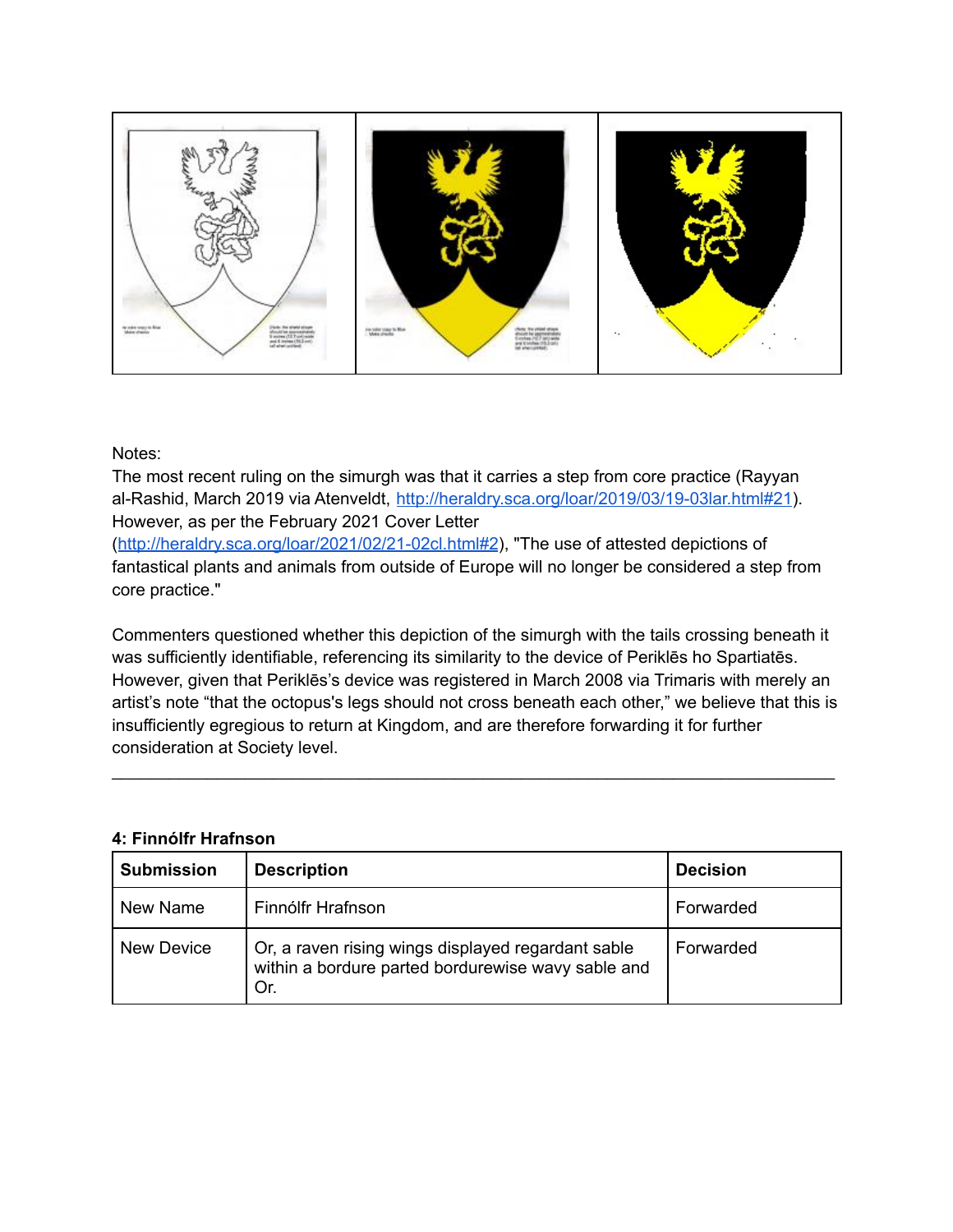

Submitter desires a masculine name. Sound (unspecified) most important. Language (unspecified) most important. Culture (unspecified) most important.

**Finnólfr** is an Old West Norse masculine name found in Peterson, Nordiskt runnamnslexikon, s.n. FinnulfR, Finn-, -ulfR.

**Hrafn** is an Old Norse masculine name found in "Viking Names found in Landnámabók" by Aryanhwy merch Catmael (<https://www.ellipsis.cx/~liana/names/norse/landnamabok.html>).

Per "A Simple Guide to Creating Old Norse Names" by Aryanhwy merch Catmael (<https://www.ellipsis.cx/~liana/names/norse/sg-viking.html>), the correct Old Norse patronymic form is **Hrafnsson**, rather than the spelling submitted. Fortunately, the submitter allows all changes.

# Notes:

As the submitter allows all changes, the byname will appear on the external letter with the spelling corrected to *Hrafnsson*.

\_\_\_\_\_\_\_\_\_\_\_\_\_\_\_\_\_\_\_\_\_\_\_\_\_\_\_\_\_\_\_\_\_\_\_\_\_\_\_\_\_\_\_\_\_\_\_\_\_\_\_\_\_\_\_\_\_\_\_\_\_\_\_\_\_\_\_\_\_\_\_\_\_\_\_\_

# **5: Gilbert le Merchand**

| <b>Submission</b> | <b>Description</b>                                              | <b>Decision</b> |
|-------------------|-----------------------------------------------------------------|-----------------|
| New Name          | Gilbert le Merchand                                             | Forwarded       |
| <b>New Device</b> | Per bend sinister sable and argent, a chalice<br>counterchanged | Forwarded       |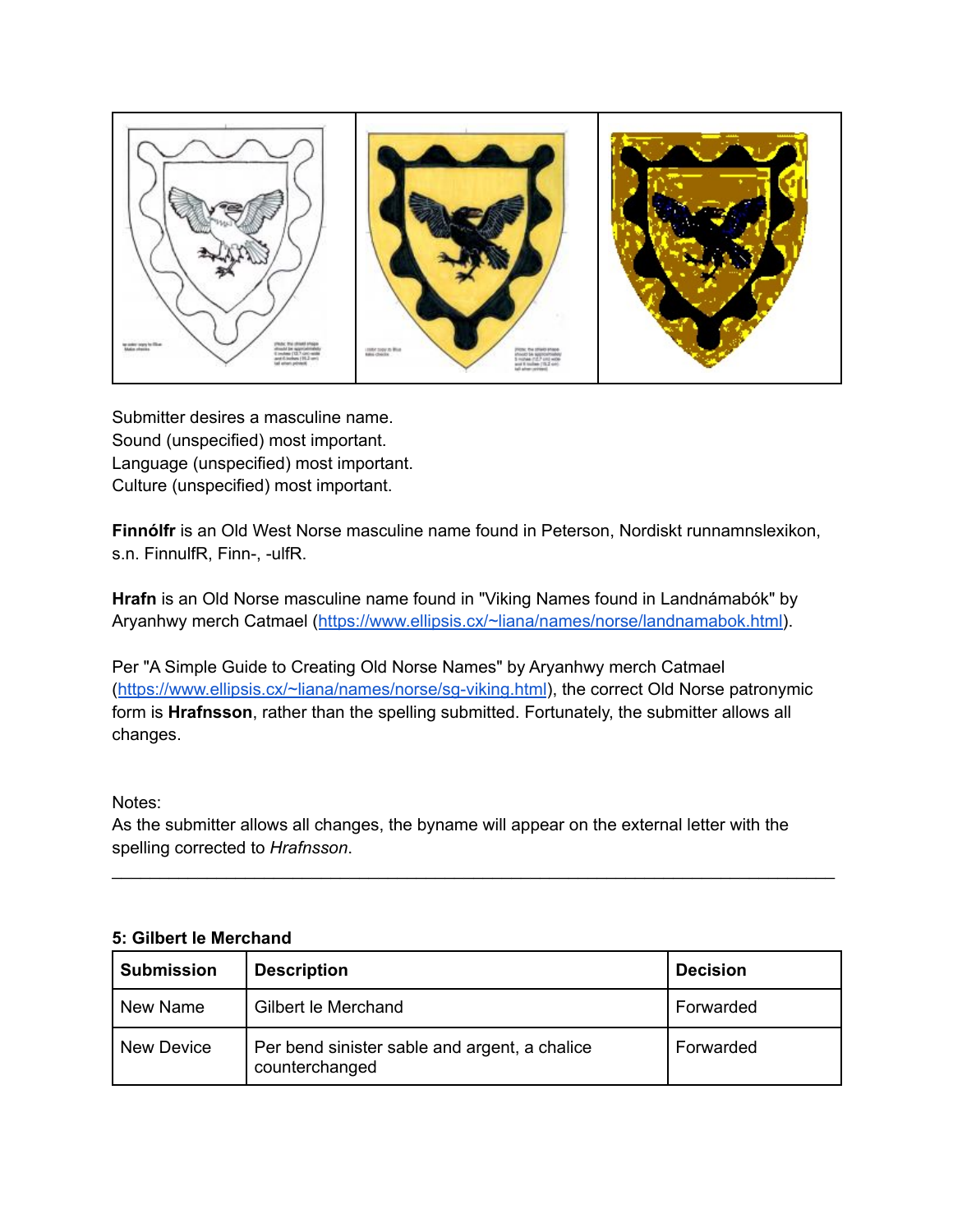

Submitter desires a masculine name. Spelling (as submitted) most important.

**Gilbert** is a male given name found in the Middle English Dictionary s.v. catalogue dated to 1451 and s.v. heir dated to 1451

**Merchand** is a Middle English spelling of the term "merchant" found in the Middle English Dictionary s.v. water dated circa 1450, and s.v. thankfulli dated to circa 1450.

**le** is a Middle English article, often used interchangeably with "the," used in occupational bynames. For example, from the Middle English Dictionary-

s.v. marchaunt - joh. le Marchant (1332)

s.v. tavern(e) - Roger le Taverner, Hugh le Taverner, and Walter le Taverner (all dated to 1456) s.v. pardoner - Walter le Pardoner (1332)

Notes:

# **6: Lilie Dubh inghean Uí Mórdha**

| <b>Submission</b>     | <b>Description</b> | <b>Decision</b> |
|-----------------------|--------------------|-----------------|
| New Alternate<br>Name | Land ingean Becáin | Forwarded       |

\_\_\_\_\_\_\_\_\_\_\_\_\_\_\_\_\_\_\_\_\_\_\_\_\_\_\_\_\_\_\_\_\_\_\_\_\_\_\_\_\_\_\_\_\_\_\_\_\_\_\_\_\_\_\_\_\_\_\_\_\_\_\_\_\_\_\_\_\_\_\_\_\_\_\_\_

Submitter desires a feminine name.

No major changes.

Client requests authenticity for Irish Gaelic circa 800s-900s CE.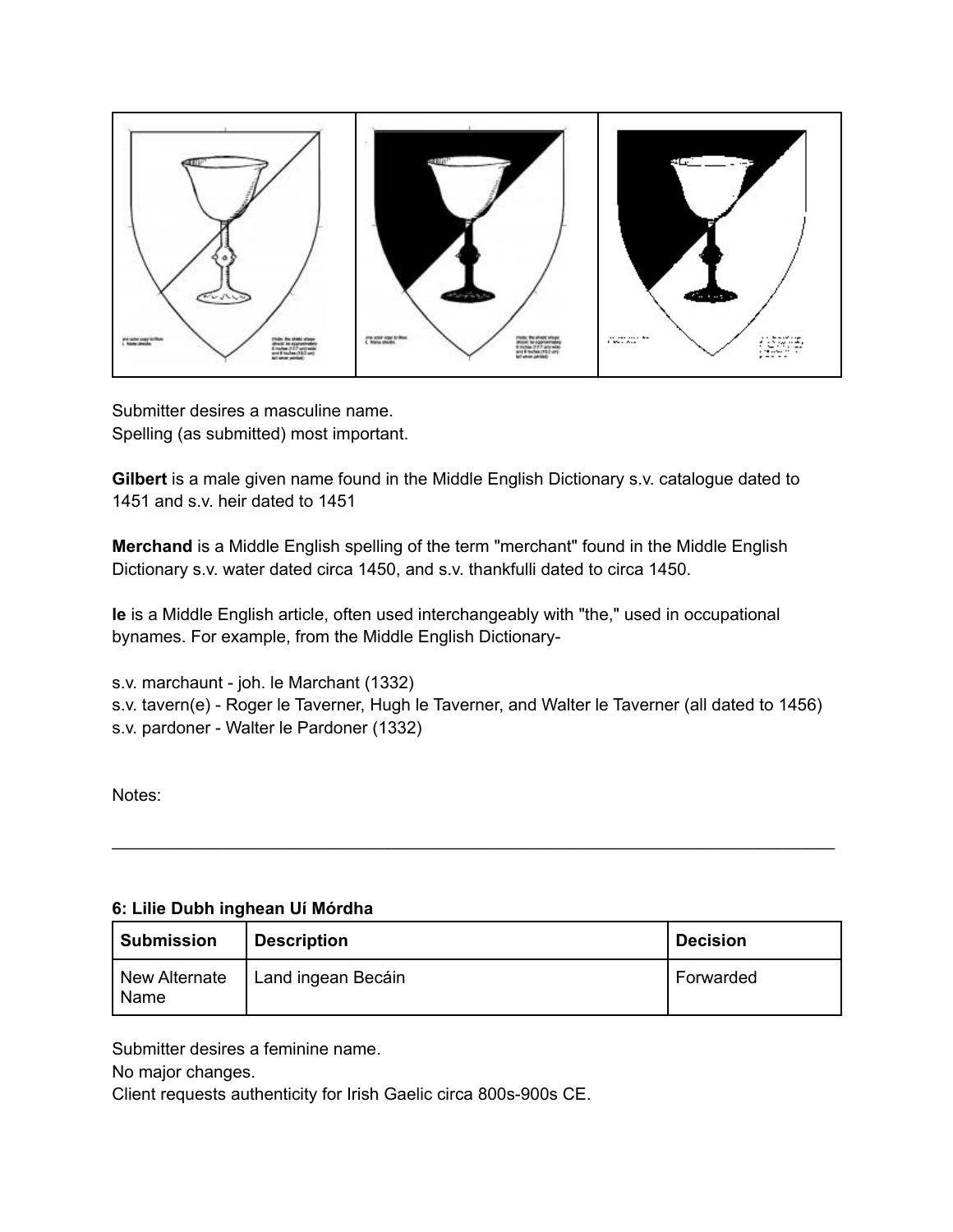Language (Irish Gaelic circa 800s-900s CE) most important. Culture (Irish Gaelic circa 800s-900s CE) most important.

**Land** is a Irish Gaelic feminine name in "Index of Names in the Irish Annals" by Mari ingen Briain meic Donnchada s.n. Lann

([https://medievalscotland.org/kmo/AnnalsIndex/Feminine/Lann.shtml\)](https://medievalscotland.org/kmo/AnnalsIndex/Feminine/Lann.shtml). The spelling *Land* is dated to 854, 858, 866 and 1047 C.E.

**ingean Becáin** is a Irish Gaelic patronymic byname. Although *ingen* is the standard pre-1200 patronymic marker for women, the variant spelling *ingean* appears in the Annals data for Lann, with the name *Land ingean Dunlaing* dated circa 858 C.E. ([https://medievalscotland.org/kmo/AnnalsIndex/Feminine/Lann.shtml\)](https://medievalscotland.org/kmo/AnnalsIndex/Feminine/Lann.shtml).

**Becáin** is a genitive version of the masculine name *Becán*, found in this spelling in "Index of Names in Irish Annals" s.n. Beccán

(<https://medievalscotland.org/kmo/AnnalsIndex/Masculine/Beccan.shtml>), with the single c spelling dated in both nominative and genitive forms to 777, 876, 884 and 930 CE. The genitive form also appears in the Annals of the Four Masters, entry 950.4 in the name *Flann ua Becain*. (<https://celt.ucc.ie/published/G100005B/>).

The submitter will allow the byname to be changed to *ingean Beccáin* if necessary for registration.

Notes:

# **7: Mat Wyck**

| <b>Submission</b>           | <b>Description</b>                                                       | <b>Decision</b> |
|-----------------------------|--------------------------------------------------------------------------|-----------------|
| <b>New Device</b><br>Change | Argent, a dog courant contourny sable collared<br>between two bars azure | Forwarded       |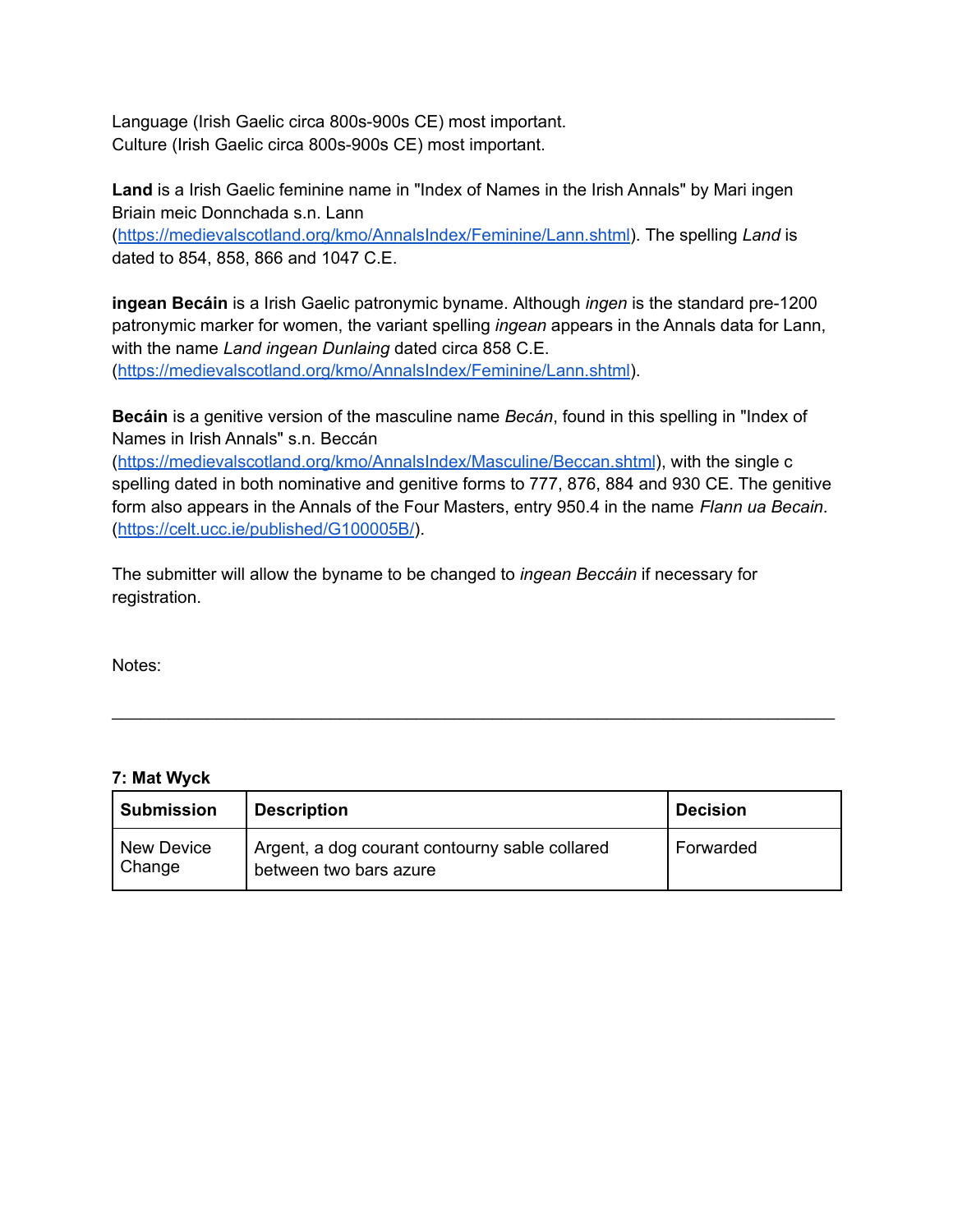

Old Item: *Sable, in fess two candles argent enflamed Or*, to be released.

Notes:

# **8: Meadhbh inghean Eoin**

| <b>Submission</b> | <b>Description</b>                                                         | <b>Decision</b> |
|-------------------|----------------------------------------------------------------------------|-----------------|
| New Name          | Meadhbh inghean Eoin                                                       | Forwarded       |
| New Device        | Sable, two wolves sejant addorsed and in base a<br>crescent pendant argent | Forwarded       |

\_\_\_\_\_\_\_\_\_\_\_\_\_\_\_\_\_\_\_\_\_\_\_\_\_\_\_\_\_\_\_\_\_\_\_\_\_\_\_\_\_\_\_\_\_\_\_\_\_\_\_\_\_\_\_\_\_\_\_\_\_\_\_\_\_\_\_\_\_\_\_\_\_\_\_\_



Submitter desires a feminine name. Sound (unspecified) most important. Language (unspecified) most important.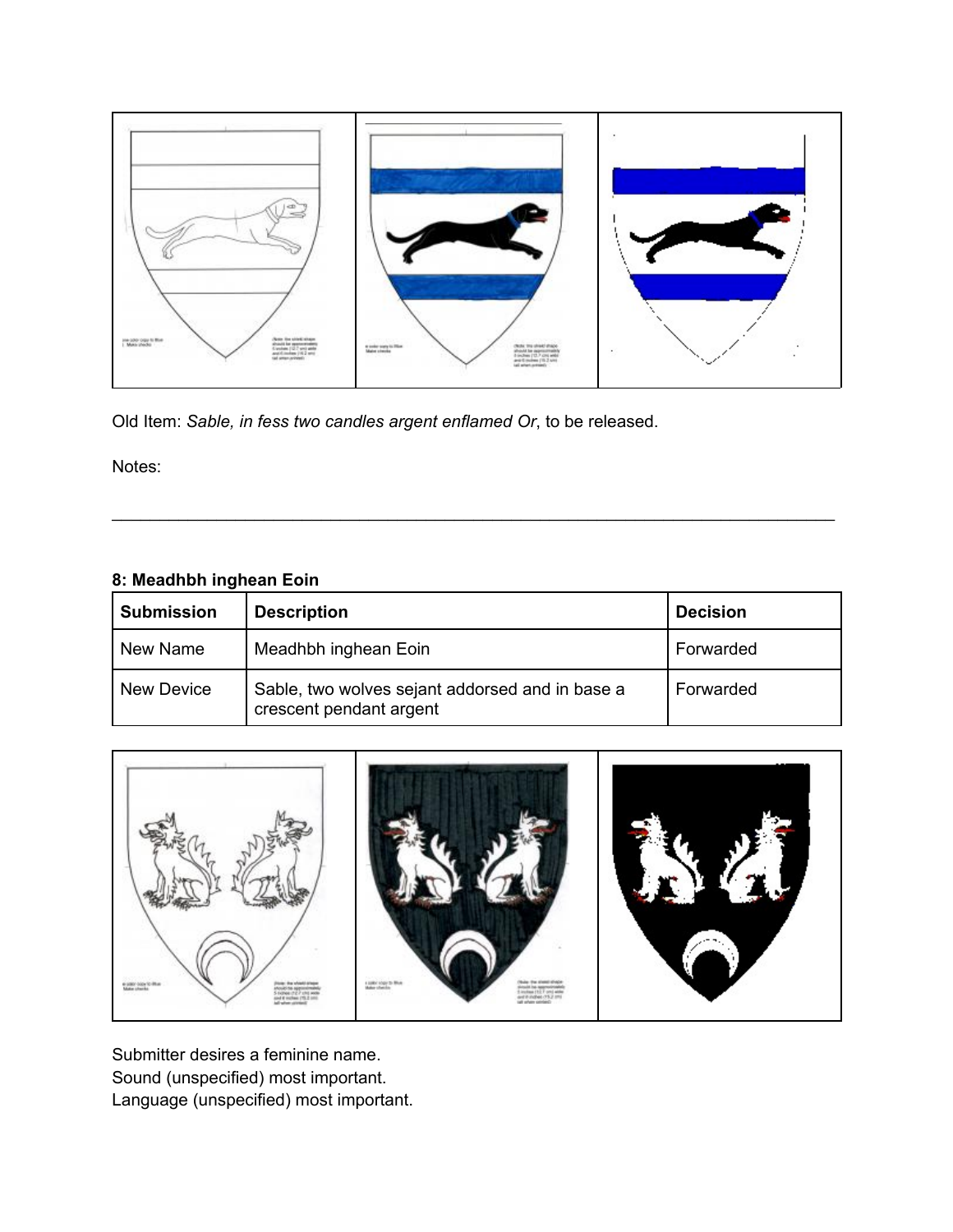Culture (unspecified) most important.

**Meadhbh** is an Irish Gaelic female name found in "Index of Names in Irish Annals" by Mari ingen Briain meic Donnchada

(<https://medievalscotland.org/kmo/AnnalsIndex/Feminine/Meadhbh.shtml>) with Annals dates of 1444, 1502, 1555, 1577, 1582.

**inghean** is the post-1200 Gaelic patronymic marker for women. Per "Quick and Easy Gaelic Names," by Sharon Krossa

(<http://medievalscotland.org/scotnames/quickgaelicbynames/#simplepatronymicbyname>), a simple patronymic byname in post-1200 Gaelic is formed as *inghean* + genitive form of the father's name.

**Eoin** is an Irish Gaelic masculine name found in Mari's "Index"

(<http://medievalscotland.org/kmo/AnnalsIndex/Masculine/Eoin.shtml>) with relevant Annals dates of 1440, 1444, 1446, 1461, 1464, 1465, 1468, 1470, 1473, 1490, 1492, 1494, 1497, 1498, 1499, 1500, 1501,1502, 1508, 1524. 1528, 1529, 1532, 1534, 1539, 1543, 1544, 1545, 1550, 1555, 1559, 1564, 1567, 1570, 1573, 1576, 1577, 1579, 1581, 1582, and later. *Eoin* is both the nominative and the genitive form of the name.

Notes:

# **9: Morgan Pen**

| <b>Submission</b> | <b>Description</b>                                              | <b>Decision</b> |
|-------------------|-----------------------------------------------------------------|-----------------|
| New Name          | Morgan Pen                                                      | Forwarded       |
| New Device        | Vert, a plow Or and on a chief argent two<br>pomegranates gules | Forwarded       |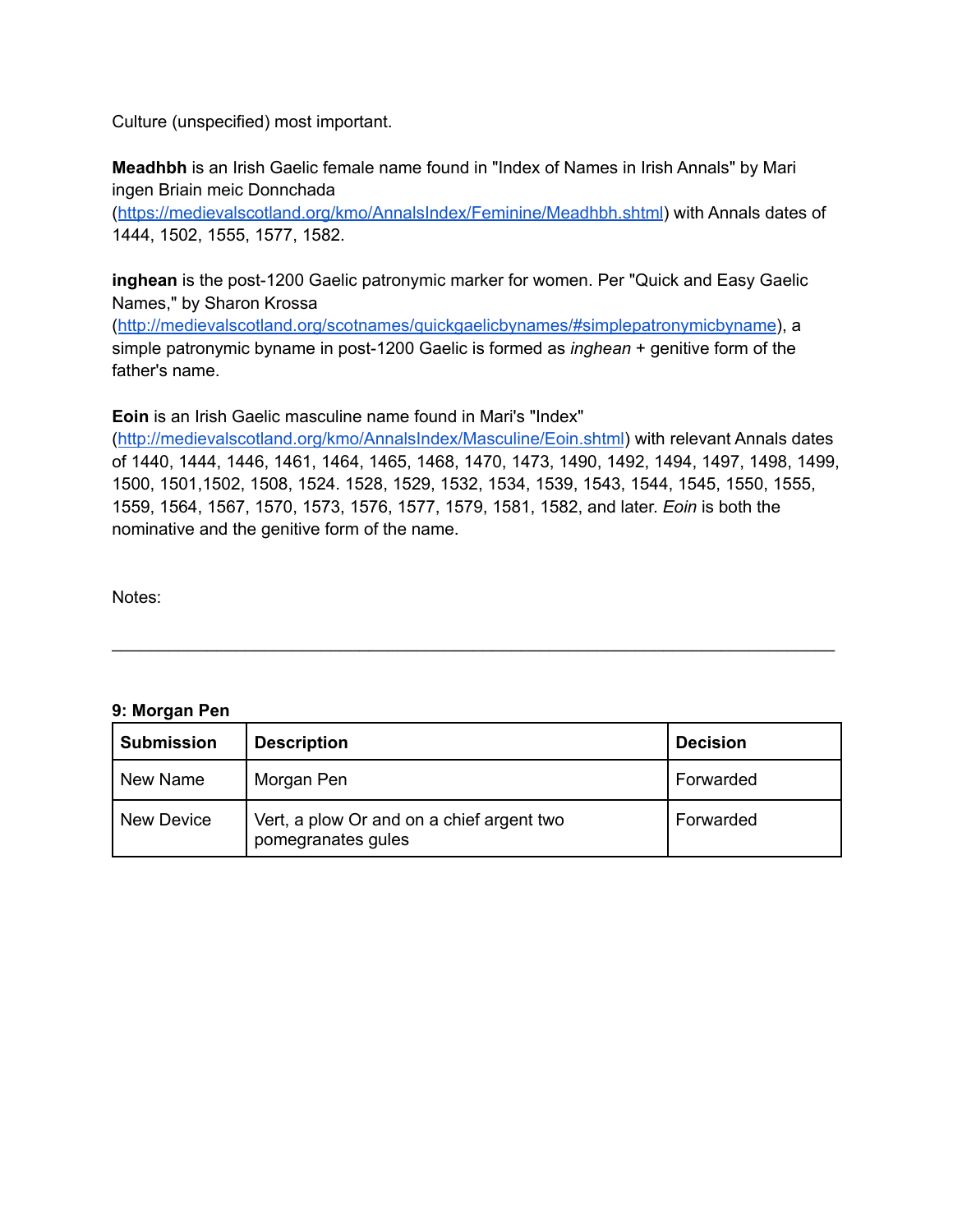

Submitter desires a masculine name. No changes.

**Morgan** is a Welsh male given name found in "Welsh Names from the Proceedings of the Court at Castle Leon," 1497 by Aryanhwy merch Catmael ([https://www.ellipsis.cx/~liana/names/welsh/1497castleleon.html\)](https://www.ellipsis.cx/~liana/names/welsh/1497castleleon.html)

**Pen** is a Welsh descriptive byname meaning "head, chief" found in "A Simple Guide to Constructing 13th Century Welsh Names" by Tangwystyl verch Morgant Glasvryn (<http://heraldry.sca.org/names/welsh13.html>).

Notes:

# **10: Unna Rose**

| <b>Submission</b> | <b>Description</b>                                                           | <b>Decision</b> |
|-------------------|------------------------------------------------------------------------------|-----------------|
| <b>New Device</b> | Vert chaussé, a tree eradicated Or transfixed by an<br>arrow fesswise argent | Forwarded       |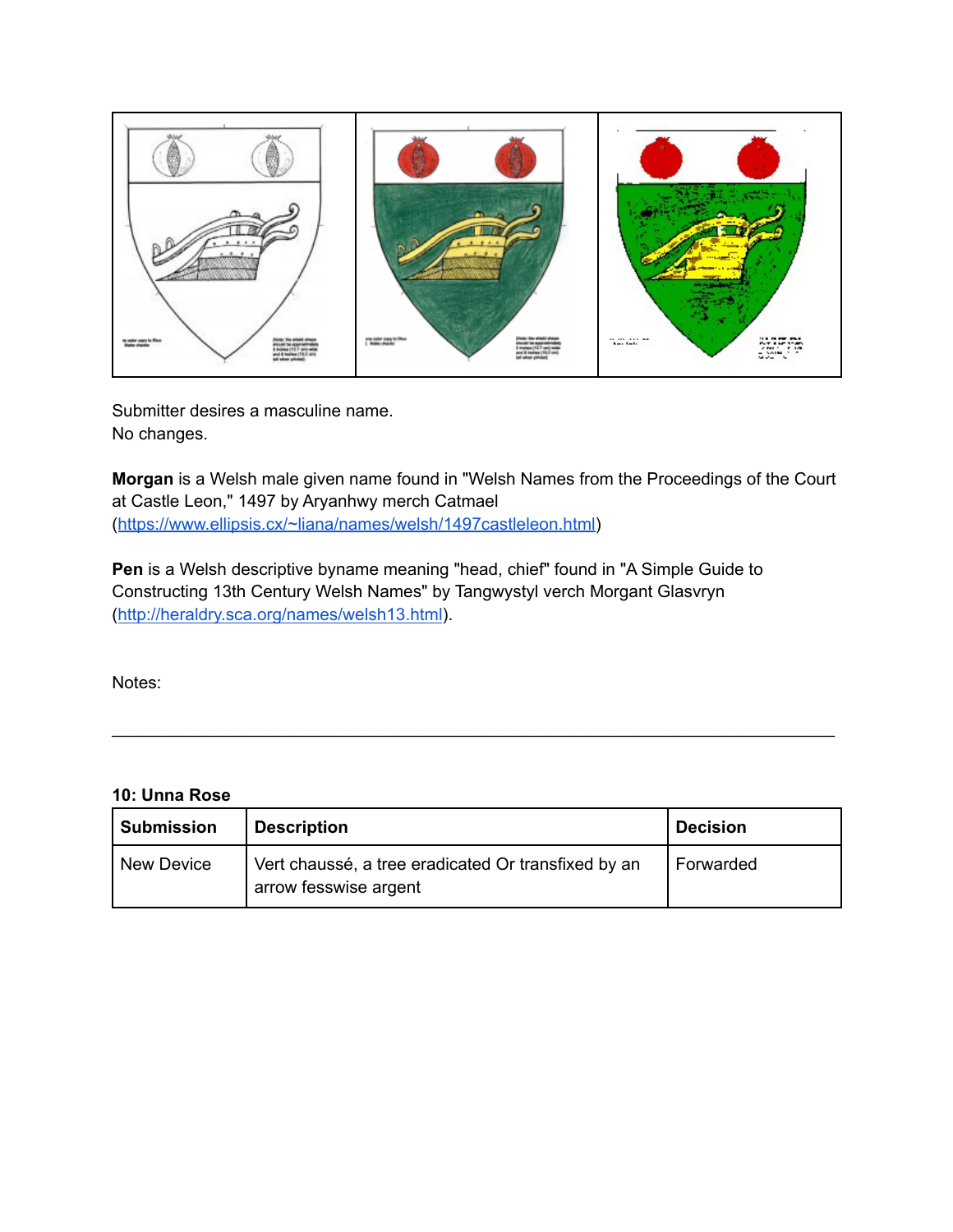

# Notes:

While this device was submitted with a blazon of *Or, on a pile reversed throughout vert a tree eradicated Or pierced by an arrow fesswise argent,* we have corrected the blazon to reflect the fact that as depicted, this is not a *pile*; it is instead the field division *chaussé*. *Piles* do not issue from the corners of the field. It is lucky for the submitter that this is, in fact, *chaussé* rather than a *pile*. If it were a pile, then the tree and arrow would have constituted two separate tertiary charge groups on a single charge group, which is disallowed by SENA Appendix I.C. As it is, the tree is primary and the arrow is secondary, which is a perfectly reasonable arrangement under Appendix J.

Additionally, commenters noted that the line weight is inconsistent across the elements of this design, and raised the question of whether this falls afoul of the January 2021 Cover Letter item "On Line Weight" ([https://heraldry.sca.org/loar/2021/01/21-01cl.html#2\)](https://heraldry.sca.org/loar/2021/01/21-01cl.html#2). Our reading of this CL item is that as long as the line art is clearly "coloring book" art with outlines and no grey fill inside the charges, it's permissible. However, there appears to be sufficient disagreement on this point that we prefer to forward this item and seek clarity from Wreath.

\_\_\_\_\_\_\_\_\_\_\_\_\_\_\_\_\_\_\_\_\_\_\_\_\_\_\_\_\_\_\_\_\_\_\_\_\_\_\_\_\_\_\_\_\_\_\_\_\_\_\_\_\_\_\_\_\_\_\_\_\_\_\_\_\_\_\_\_\_\_\_\_\_\_\_\_

# **11: Vigthorn Rose**

| <b>Submission</b> | <b>Description</b>                                                                     | <b>Decision</b> |
|-------------------|----------------------------------------------------------------------------------------|-----------------|
| <b>New Device</b> | Vert, a tree blasted and eradicated argent and on a<br>mount Or a dragon passant sable | Forwarded       |